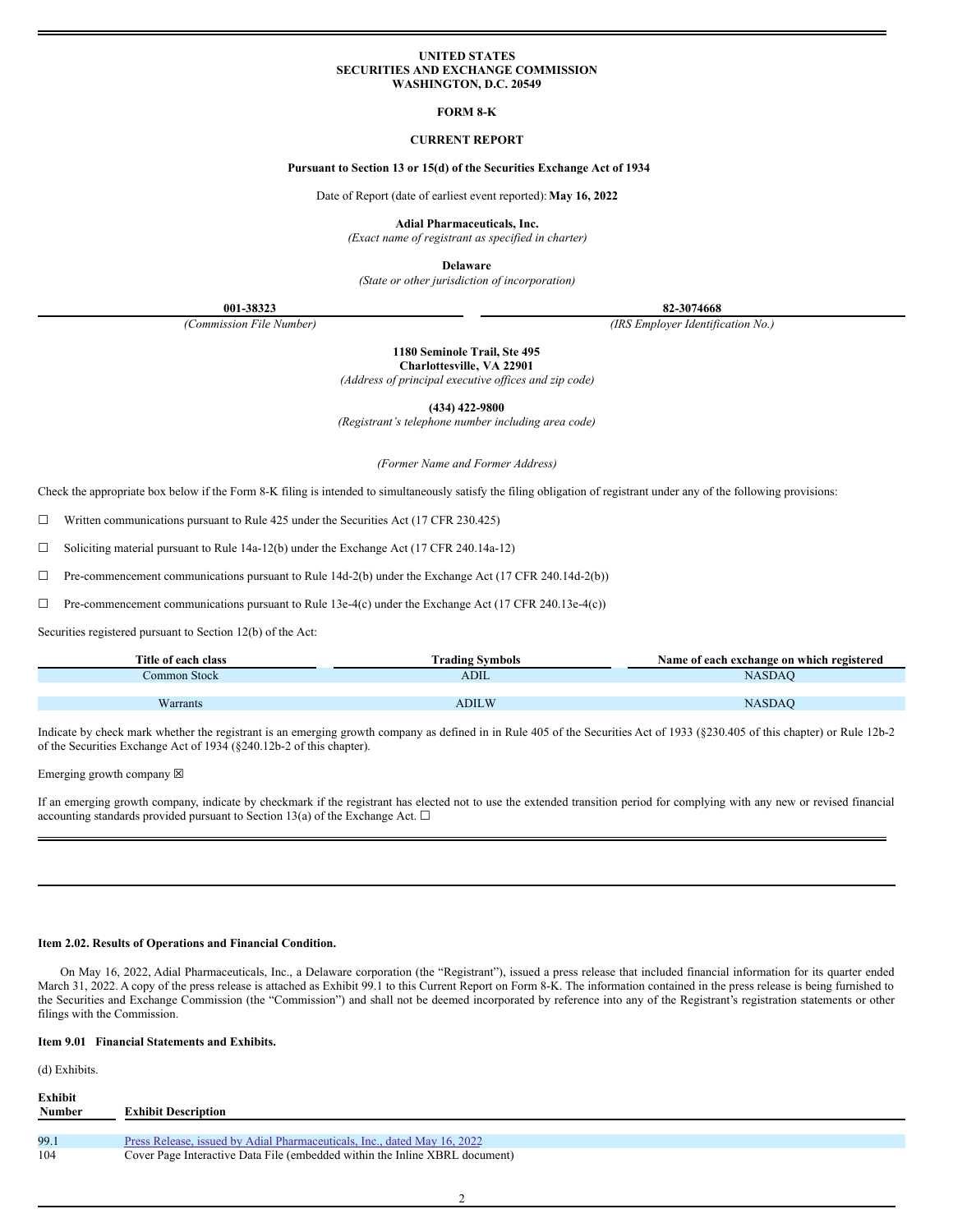## **SIGNATURES**

Pursuant to the requirements of the Securities Exchange Act of 1934, the registrant has duly caused this report to be signed on its behalf by the undersigned hereunto duly authorized.

# Dated: May 16, 2022 **ADIAL PHARMACEUTICALS, INC.**

By: /s/ William B. Stilley, III Name: William B. Stilley Title: President and Chief Executive Officer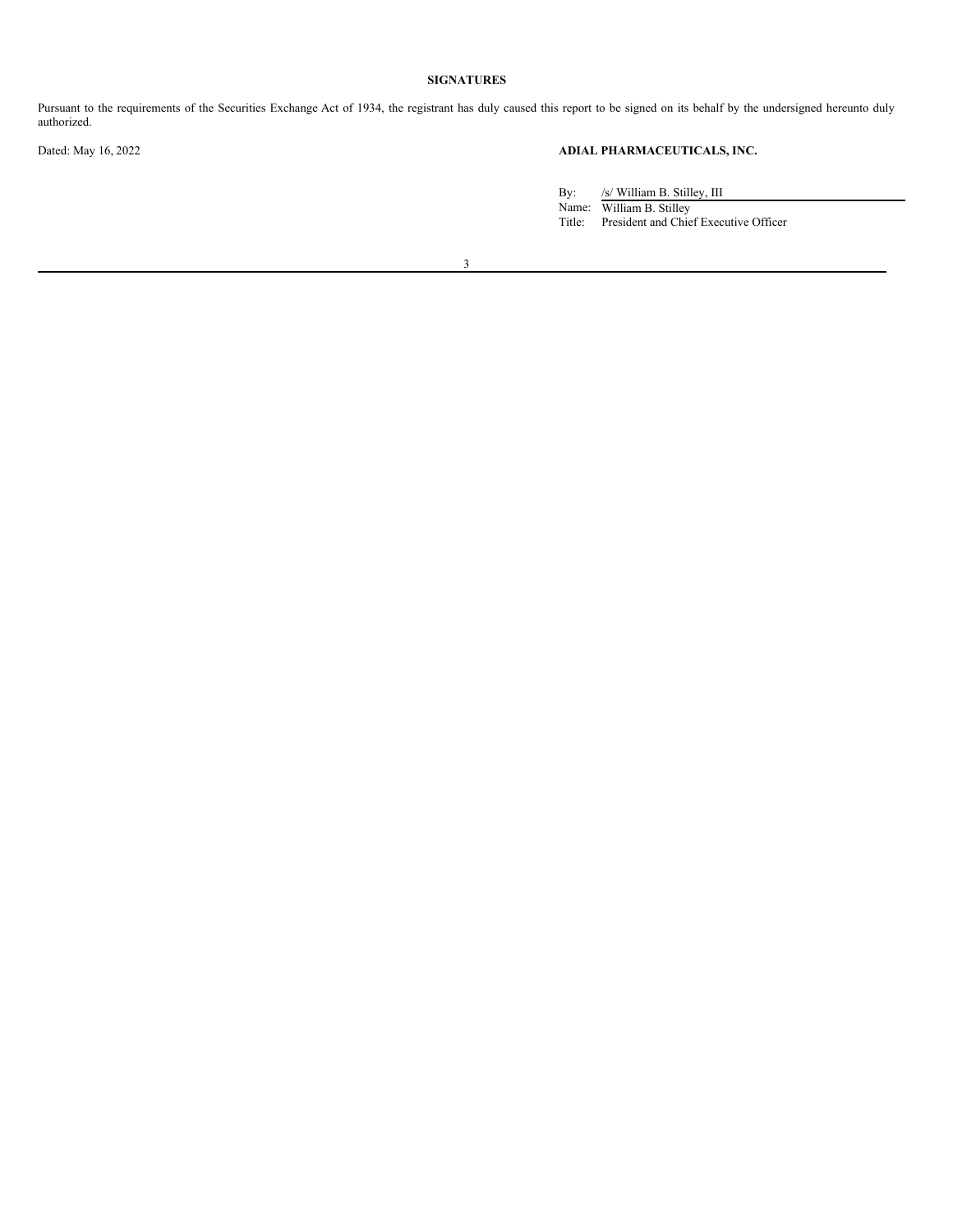<span id="page-2-0"></span>

### **Adial Pharmaceuticals Provides Business Update and Reports First Quarter 2022 Financial Results**

*Nears completion of ONWARD™ Phase 3 pivotal trial of AD04 for the treatment of Alcohol Use Disorder; on track to report Phase 3 results in the current quarter*

*Ended first quarter with cash and cash equivalents of \$12.7 million*

Charlottesville, VA - May 16, 2022 - Adial Pharmaceuticals, Inc. (NASDAQ: ADIL; ADILW) ("Adial" or the "Company") a clinical-stage biopharmaceutical company focused on developing therapies for the treatment and prevention of addiction and related disorders, today provided a business update and reported its financial results for the first quarter of 2022.

William Stilley, Adial's Chief Executive Officer, stated, "As previously reported, we completed the last patient visit in the ONWARD™ Phase 3 pivotal trial for AD04 for the treatment of alcohol use disorder (AUD) during the first quarter of 2022, exceeding our prior enrollment targets. We have now also completed the necessary safety protocol follow-up, and we are actively addressing other trial closing procedures related to our clinical sites and statistical analysis. We remain on track to report top line results this quarter, assuming no unanticipated delays with the remaining activities or compilation of the statistical data. Overall, we are highly encouraged by the outlook for the trial based on the prior encouraging Phase 2b data, as well as the current, blinded safety data and trial retention rate, which suggest a well-tolerated therapy."

Mr. Stilley continued, "We ended the first quarter of 2022 with more than \$12 million of cash and cash equivalents. As a result, we are well funded to advance partnering discussions, as well as regulatory and other steps necessary as we prepare for potential commercialization of AD04. AUD is the leading cause of death for individuals ages 15 to 49 and represents a potential \$36 billion dollar market in the U.S. alone, with 35 million individuals estimated to be suffering from AUD. We believe the potential number of patients is even larger in Europe, where we are concluding the current Phase 3 trial. Notably, Europe has the highest per capita alcohol consumption in the world with an estimated 55 million people with AUD. Sadly, there are limited options for patients suffering from AUD due to the significant side effects of conventional therapies and the fact that these treatments have been largely ineffective. In contrast, AD04 appears to be well tolerated and is designed for easy administration as an oral tablet. Moreover, we believe our companion genetic test will be an important tool in helping destigmatize this devastating disease and encourage patients to both attempt therapy and stay on therapy once started. We also see tremendous potential for AD04 in other related indications such as opioid use disorder."

"In parallel with the ONWARD trial, we are also advancing programs developed using our adenosine platform, through our wholly-owned subsidiary, Purnovate, Inc. Preclinical data has been encouraging across a range of potential indications such as pain, asthma, diabetes, and cancer, and we have announced collaborations to develop therapies with world-leading adenosine experts at the University of Virginia for burn/wound healing, and the University of California San Diego for inflammatory bowel disease and infectious diseases. We look forward to advancing Purnovate compounds into clinical trials next year, and plan to actively pursue potential additional partnerships to efficiently and cost-effectively advance the clinical trials and maximize the commercial potential of these assets."

### **First Quarter 2022 Financial Results**

- Cash Position: As of March 31,2022, cash and cash equivalents were \$12.7 million as compared to \$6.1 million as of December 31, 2021.
- Research and Development expenses decreased by \$1.5 million to \$0.6 million for first quarter of 2022 as compared to \$2.1 million in the first quarter of 2021. The decrease was driven by lower costs related to our ONWARD Phase 3 trial as it neared completion.
- General and Administration expenses decreased by \$0.3 million to \$2.4 million for the first quarter of 2022 as compared to \$2.8 million in the first quarter of 2021.
- Net Loss was \$2.9 million for the first quarter of 2022 as compared to a net loss of \$4.8 million in the first quarter of 2021. Net loss per share for the first quarter of 2022 was \$0.13, compared to a net loss of \$0.30 per share in the first quarter of 2021.

### **Other recent business highlights**

- Adial received a Notice of Allowance on its U.S. Patent for the Treatment for Opioid Use Disorder, using AD04. This patent application covers the treatment of patients with a specific genetic biomarker for the serotonin-3 receptor.
- Purnovate announced positive in vivo data for PNV-5032, as a potential treatment for asthma. PNV-5032 demonstrated a significant inhibition of pulmonary flow resistance, which is a measure of asthmatic response, in an in vivo model.
- Purnovate entered into a research collaboration agreement with the University of California San Diego to further evaluate the Company's proprietary adenosine analogs as a potential treatment for inflammatory diseases, including inflammatory bowel disease and infectious diseases.
- Adial held a meeting and has been in communication with the Finnish Medicines Agency (FIMEA) regarding finalizing the statistical analysis plan and protocol for the ONWARD trial. FIMEA was chosen by the Company as the lead regulatory agency for ONWARD due to their experience in the field of AUD. As previously stated, the primary endpoint is reduction of heavy drinking days in the last two months of the trial as compared to baseline. Secondary endpoints include reduction of total alcohol consumed and change in depression as measured by the Patient Health Questionnaire-9, a widely accepted tool to measure for depression. The Company submitted a protocol amendment to comply with the guidance from FIMEA.
- In 2021, Adial received its first patent for the genetic test to identify patients for treatment of AD04. This test is expected to be a "companion diagnostic test," meaning it would receive approval contemporaneous with AD04, assuming approval, and would also be a profit center for the Company. As previously, reported, we believe the potential total market for the test in the U.S. to be over \$80 billion.